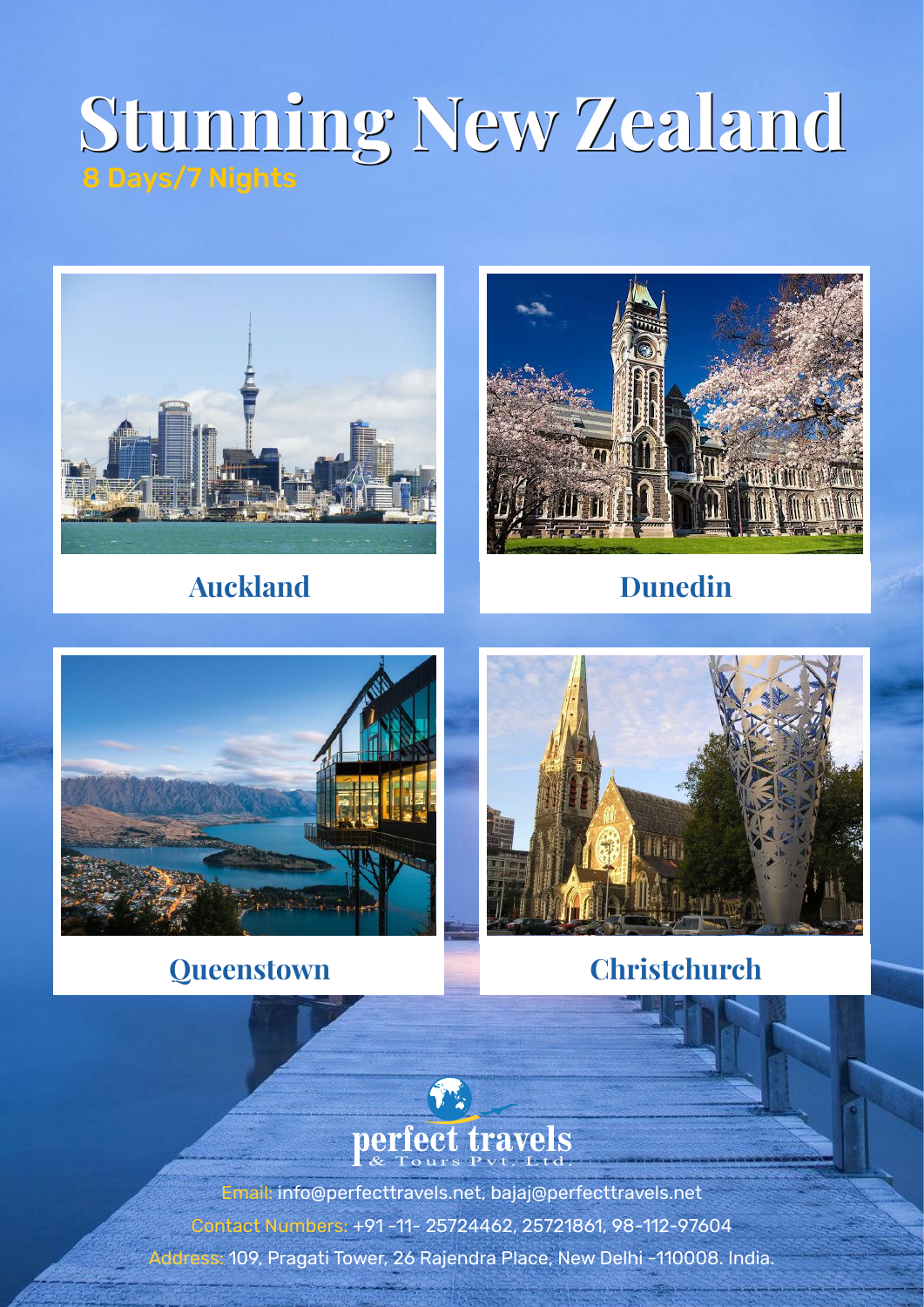

## 2 NIGHTS AUCKLAND / 1 NIGHT DUNEDIN / 1 NIGHT TEANAU / 2 NIGHTS QUEENSTOWN / 1 NIGHT CHRISTCHURCH

#### MELBOURNE – AUCKLAND

Day: 01  $\rightarrow$  Today we fly to Auckland by flight. Auckland is a largest Polynesian city in world offering diverse landscapes from lush native rainforest to stunning beaches. Upon arrival we explore Auckland city we see Harbour Bridge – an eight-lane motorway bridge over the Waitemata Harbour, Westhaven Marina – home to over 2,000 boats including privately owned yachts and launches making it one of the biggest marinas in the world, Queen Street – once a dirty canal leading out to sea, today is the heart of central business district (CBD) and a shoppers paradise, Auckland Waterfront – a true gem in the Heart of the city. Later we visit the Auckland Sky Tower Observatory Deck – the tallest freestanding structure in the Southern Hemisphere, standing tall at 328 meters as an icon of Auckland's sky line for 20 years, enjoy the breath-taking views of the city.

#### AUCKLAND – ROTORUA

**Day: 02**  $\rightarrow$  Today we have full day excursion to Rotorua – known for its bubbling mud pools, shooting geysers, natural hot springs and fascinating Maori culture. Here we enjoy the Maori show and visit the Whakarewarewa Thermal Reserve - A living Geo thermal area in the Taupo Volcanic Zone with more than 500 hot spring pools and seven active geysers. Later we enjoy the Sheep Shearing Show at Agrodome. In the evening we drive back to Auckland.

#### AUCKLAND – CHRISTCHURCH – DUNEDIN

**Day: 03**  $\rightarrow$  Today we travel to Christchurch by flight. Upon arrival we proceed to Dunedin – Scottish city on south east coast of New Zealand's south island known for its Maori heritage, Victorian and Edwardian architecture.

#### DUNEDIN – TE ANAU

- Day: 04  $\rightarrow$  Today we explore Dunedin city, we see Baldwin Street named after Provincial Councillor William Baldwin and recognised as the steepest residential street in the world, Signal Hill Lookout Point – beautiful lookout point located 300 meters above the Dunedin offers gorgeous views over the city as well as Otago Harbour, Dunedin Railway station - one of the finest pieces of Edwardian Baroque style architecture in New Zealand, Yellow Eyed Penguin Reserve - private conservation reserve dedicated endangered Yellow-Eyed Penguin species and Albatross Colony - premier wildlife attraction on Otago Peninsula, offering a unique opportunity to observe the world's largest seabirds (Albatross) at close range.
	- Later we proceed to Te Anau a beautiful town situated on banks of Te Anau Lake and gateway to Milford sound. Upon arrival we visit Glow worm caves and experience a unique natural wonder of bioluminescent glow-worms in limestone caves.

Continue...